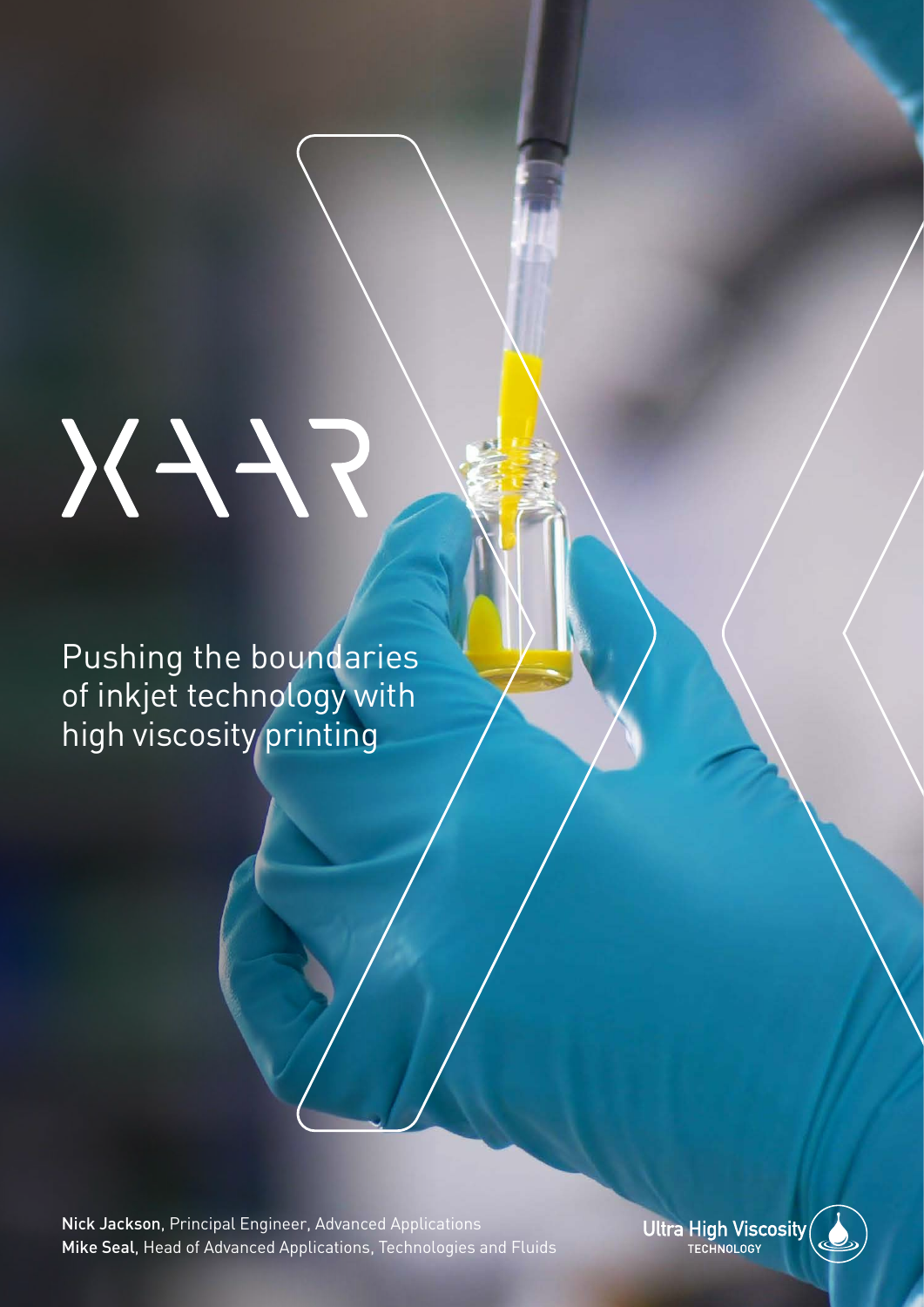# Pushing the boundaries of inkjet technology with high viscosity printing

Nick Jackson, Principal Engineer, Advanced Applications Mike Seal, Head of Advanced Applications, Technologies and Fluids

### Introduction

### Inkjet printing's adoption into new markets, processes and applications has been fundamental to the technology since its very inception.

The combination of a digitally based process and increasing capabilities in frequency (thereby speed), print resolution – and most importantly for success in many new industrial applications – reliability, have made it a key enabler for many innovators and developers.

However, inkjet has also had its limitations, so a variety of coating, decorating and manufacturing methods based on other printing or deposition techniques have been used to overcome these. Consequently, some innovative applications have led to inkjet technology being overlooked in the development of new processes and ways of working.

### *One such limitation is that of fluid and ink viscosity.*

Traditionally, inkjet has only been considered when using low viscosity fluids – but this is now changing. The capability to handle a much wider range of fluids at viscosities of up to 100 centipoises (cP), is increasing the relevance and practicability of inkjet technology across a variety of new printing, coating, advanced (functional fluids) and additive manufacturing applications. It is rapidly becoming *the* manufacturing technology for additive manufacturing and 3D printing, as well as for personalisation, coating and other innovative print and manufacturing processes.

This white paper looks at the historical background to the limitation of inkjet technology's use and highlights how the latest printhead innovations, such as Xaar's Ultra High Viscosity Technology, are changing the landscape of jettable fluids.

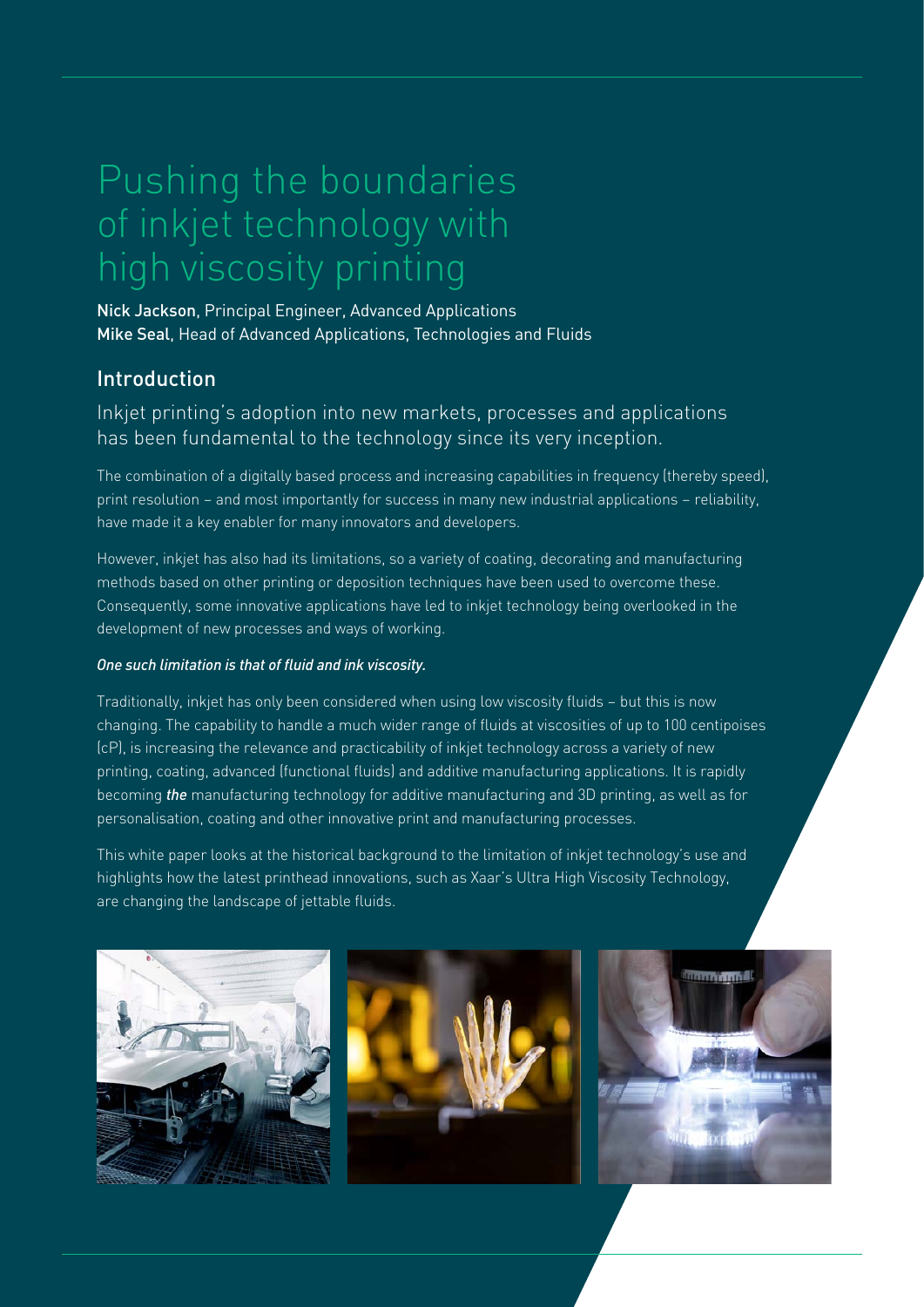## **What is viscosity and how does it impact inkjet?**

Viscosity is a measure of a fluid's resistance to flow, and it describes the internal friction of a moving fluid. A fluid with high viscosity resists motion due to its molecular makeup, which generates a lot of internal friction, whereas a fluid with low viscosity flows easily because its molecular makeup causes very little friction when in motion. Viscosity is also influenced by a variety of factors including temperature, the base viscosity of materials and particle loading.

Traditionally, industrial inkjet printing applications have had a recommended nominal jetting viscosity of up to 10-12cP affected by printhead architecture, flow rates, temperature and fluid handling capabilities.

The development of Xaar's TF Technology helped enable the transition of inkjet into the industrial ceramics market, where fluids loaded with more particles pushed the base viscosity higher. However, it is only with the further development of new enabling technology and the latest printheads that this has changed more significantly. The stabilisation of increased particle concentrations and densities, and the ability to explore higher viscosities in applications such as 3D photopolymer jetting and beyond, have now become viable.

### **The importance of high viscosity**

But why is printing more viscous fluids important, or indeed needed? In answer, the ability to print high viscosity fluids significantly extends the range of materials that can be printed using drop-on-demand inkjet, and therefore enhances its relevance as a technology of choice for many different applications.

Modifying ink formulations, for example, provides additional functionality in many existing uses. By increasing particle loading or using larger particles, a wider colour gamut and greater opacity can be achieved in a single pass, alongside helping to reduce ink usage and save energy.

Consequently, colours are more vibrant and whites and blacks are stronger. This unbeatable capability to print high opacity, especially whites, in a single pass is extremely useful for delivering impact on many labels and direct-to-shape packaging applications.

In addition, jetting fluids or inks in a single pass, presents opportunities for label and packaging printers to deliver new and exciting finishes for clients across a wider variety of packaging materials, with a high degree of efficiency and productivity.

Energy is also saved because UV fluids, which previously required heating to 45°C before jetting, can now be laid down at room temperature. Overall, less fluid is required as well, making the process even more sustainable.

High-build varnish embellishments can also be achieved more easily, to add texture, visual impact, and functionality (such as ink that resists cracking on flexible surfaces) to labels and packaging or direct to the primary packaging or product itself, such as glass bottles where effects need to survive handling and cleaning cycles. From braille and tactile warning triangles on labels, to the latest haptic and embossed effects for a high-end look and real shelf presence for glass, rigid and flexible packaging, so much more can be achieved.

In 3D and additive manufacturing applications, the printing of high molecular weight polymers can enable a range of functional benefits such as more robust, resilient and flexible printed parts.

Jetting higher viscosity fluids also delivers improved edge definition on non-porous substrates because of reduced drop spread (known as dot gain in analogue printing) before the print is fixed. In addition, new types of materials can be inkjet printed including adhesives, paints and photoresists. This opens up a further new range of applications for inkjet, including bio-medical, automotive, printed circuits, electronics applications and braille printing solutions.

Inkjet is a digital technology that opens the door to new applications within existing and new markets, and through improvements in handling fluids and inks with greater viscosity, it has a significant role to play in the printing and manufacturing processes of not just tomorrow, but today.

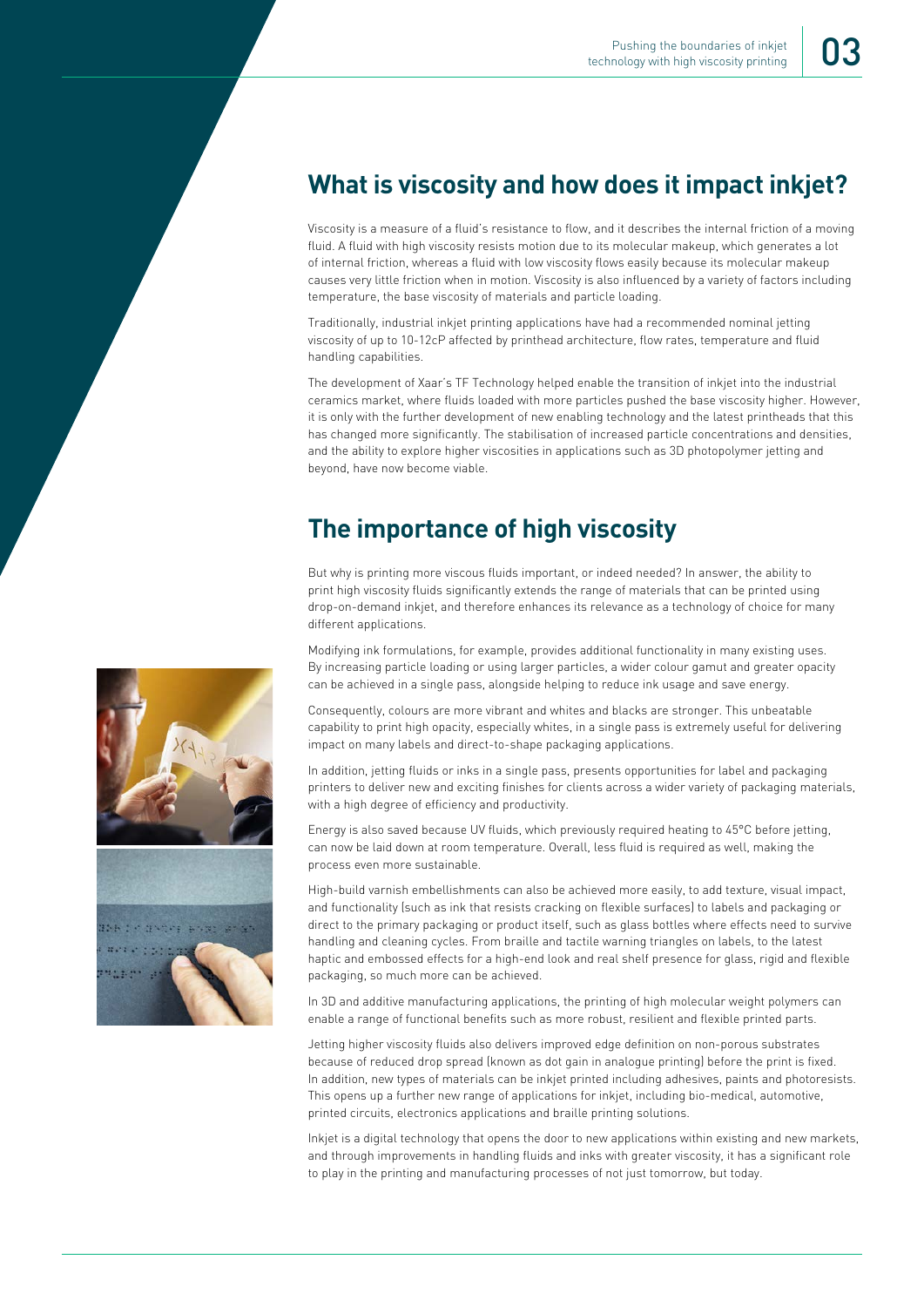# **Xaar, delivering the capability for high viscosity printing**

Xaar has demonstrated jetting at much higher viscosities than other manufacturers in commercial applications and central to this capability is its printhead architecture, and hybrid side shooter design. The open, simple sub-manifold structure directly supplies ink channels and the double-ended acoustic design focusses pressure waves on the nozzle. The flow restriction is also only governed by short channels, reducing the resistance to flow and ensuring the nozzle is primed, making it well suited for high viscosity printing when compared to more convoluted fluid paths.

Any fluid ejected from a printhead always needs to be replenished and if the fluid path is restrictive or indirect, with lots of bends and convolutions, then this refill can be slow, and in the worst case, result in starvation. With an open printhead structure, the channel refill is less impeded meaning starvation is less likely.



With the launch of the Xaar 1001 printhead in 2007, featuring TF Technology, it was possible for the first time to reliably jet highly-pigmented inks, presenting exciting new applications – ceramic tile printing, for example – with the opportunity to employ digital inkjet printing.

TF Technology continuously recirculates the ink through the complete fluid path, right up to the nozzle inlet and – very importantly – immediately past the back of the nozzle at very high flow rates. This constant movement removes debris and bubbles from the actuator, making jetting more reliable and enabling nozzles to 'self-recover' from blockages.



Figure 2:

Schematic of Xaar's TF Technology showing the path of fluid into the piezoceramic channels, directly behind the nozzles, and out again.

Ceramic substrate

### The fluid flow through Xaar's Hydrid Sideshooter Architecture. Purple indicates the incoming fluid and green the outgoing fluid either

Figure 1:

side of the nozzle.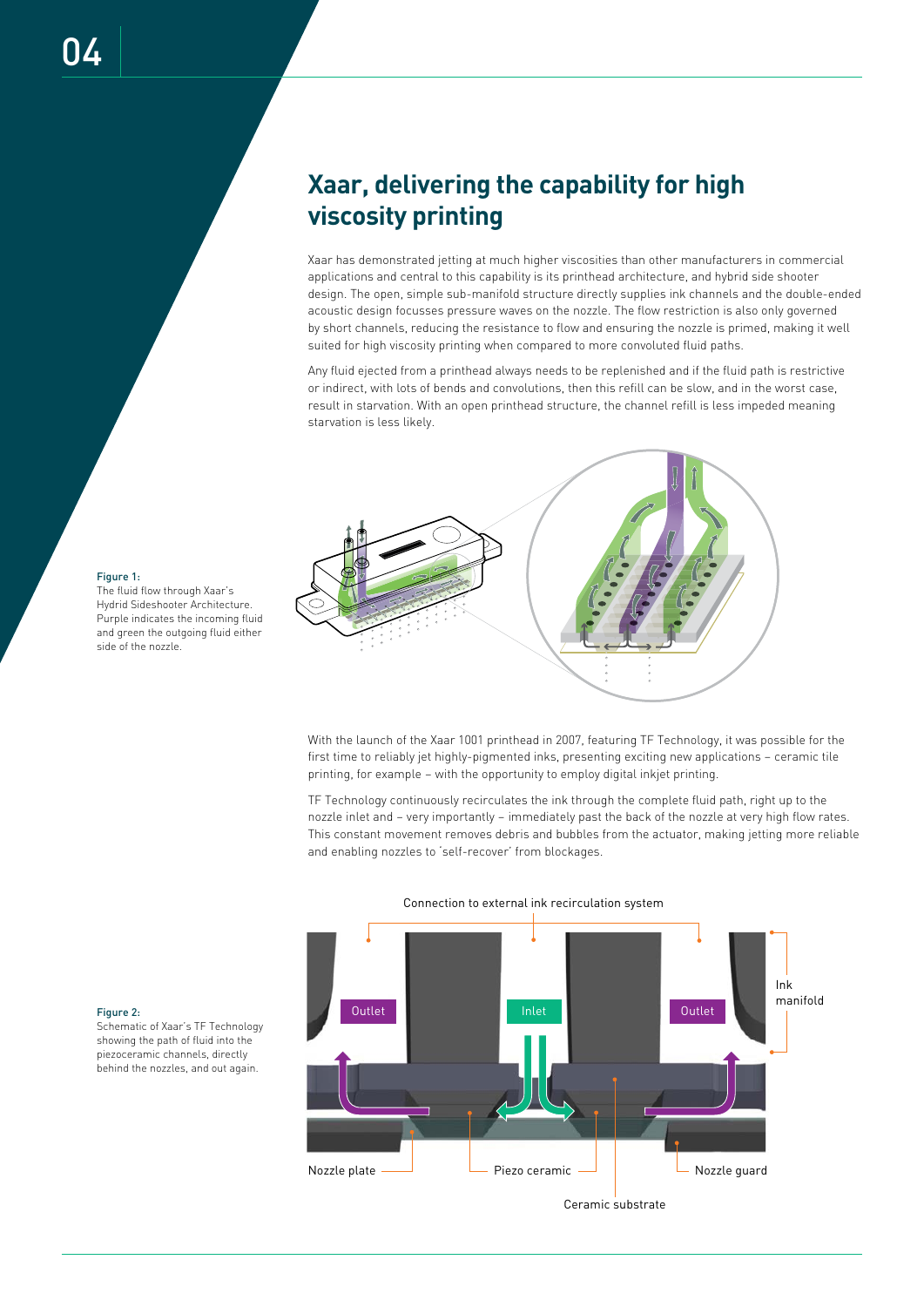TF Technology also ensures fluid is supplied to nozzles at a constant temperature due to its constant recirculation, which removes any viscosity variation caused by changes in ambient temperature and ensures ink solids and gas content become more uniform across the whole printhead nozzle array. This is all the more important for high viscosity applications which may operate on a steeper part of the viscosity-temperature curve and hence any variation would be greater.

It is this combination of TF Technology with Xaar's printhead architecture which allows a continuous and low restriction supply of ink to the nozzle channel and thereby enables high viscosity printing.

TF Technology has additionally enabled Xaar to develop High Laydown Technology, a unique high-productivity single cycle printing mode for Xaar's printheads which has further increased viscosity capability.

High Laydown Technology is achieved by employing a new print mode with existing printheads, and results in larger printed drops at much higher printing frequencies, delivering a massive increase in throughput for high volume applications. For example, with an ejection rate of up to 165 ml/min per printhead, the Xaar 1003 GS12 printhead can fill a Starbucks Grande cup in as little as 3 minutes! And to go even further, the Xaar 2002 printhead can halve that time.

This capability is asking questions of what is possible with inkjet, and Xaar has already demonstrated jetting at much higher viscosities up to 100cP. Handling fluids at this viscosity does of course bring its own engineering challenges, and the need to handle them differently is also a key learning process.

Heating a fluid is one way to drop its viscosity. However, although this is a useful technique to enable printing of more viscous fluids, Xaar's Ultra High Viscosity Technology reduces the requirement to heat the fluid quite as much, meaning higher viscosity fluids can still be effectively jetted and with a reduced energy footprint.



Xaar is working with a number of fluid partners to establish the viscosity capability of its printheads, and this has shown so far that a standard 3-cycle greyscale mode can print a viscosity of 65cP at 70°C. While using high laydown mode, viscosities of up to 125cP can be jetted. Ongoing research is continuing to push these levels even further. In fact we have recently jetted 100cP fluids in our laboratory using our 2002 GS6 printhead in 3-cycle mode (equivalent to over 1000cP at 23°C). This enables even higher viscosities at high resolution (720dpi).

By combining the increase in base viscosity with an (albeit reduced) increase in jetting temperature there is a greater impact on the viscosity limit of materials at room temperature. As an example, taking the jetting of a photopolymer of 65cP at 70°C as highlighted above, would actually be 1400cP at 20°C.

High viscosity fluids do however present some challenges on the ink system design, and in many ways need to be handled very differently to "standard" viscosity fluids. To achieve the same flow rate through the channels at higher viscosity, the differential pressure needs to be proportionally higher due to the increased flow resistance, however this means that any fluctuations in the pressure control system are also magnified.

### Figure 3:

The viscosity vs. temperature for some example fluids, annotated with specific successful jetting results. The colour bands show the viscosity ranges possible with competitor printheads (red), Xaar's 3-Cycle technology (green) and Xaar's High Laydown Technology (blue). Of note is that fluids that are heated to achieve jettable viscosities either do not need to be heated at all (such as the ceramic ink that could be jetted at 10 °C with Xaar's 3-cycle technology in green section vs. heated to 43 °C in red section) or have extremely high viscosity at low temperature if they are heated and jetted using Xaar's Ultra High Viscosity Technology (green or blue sections).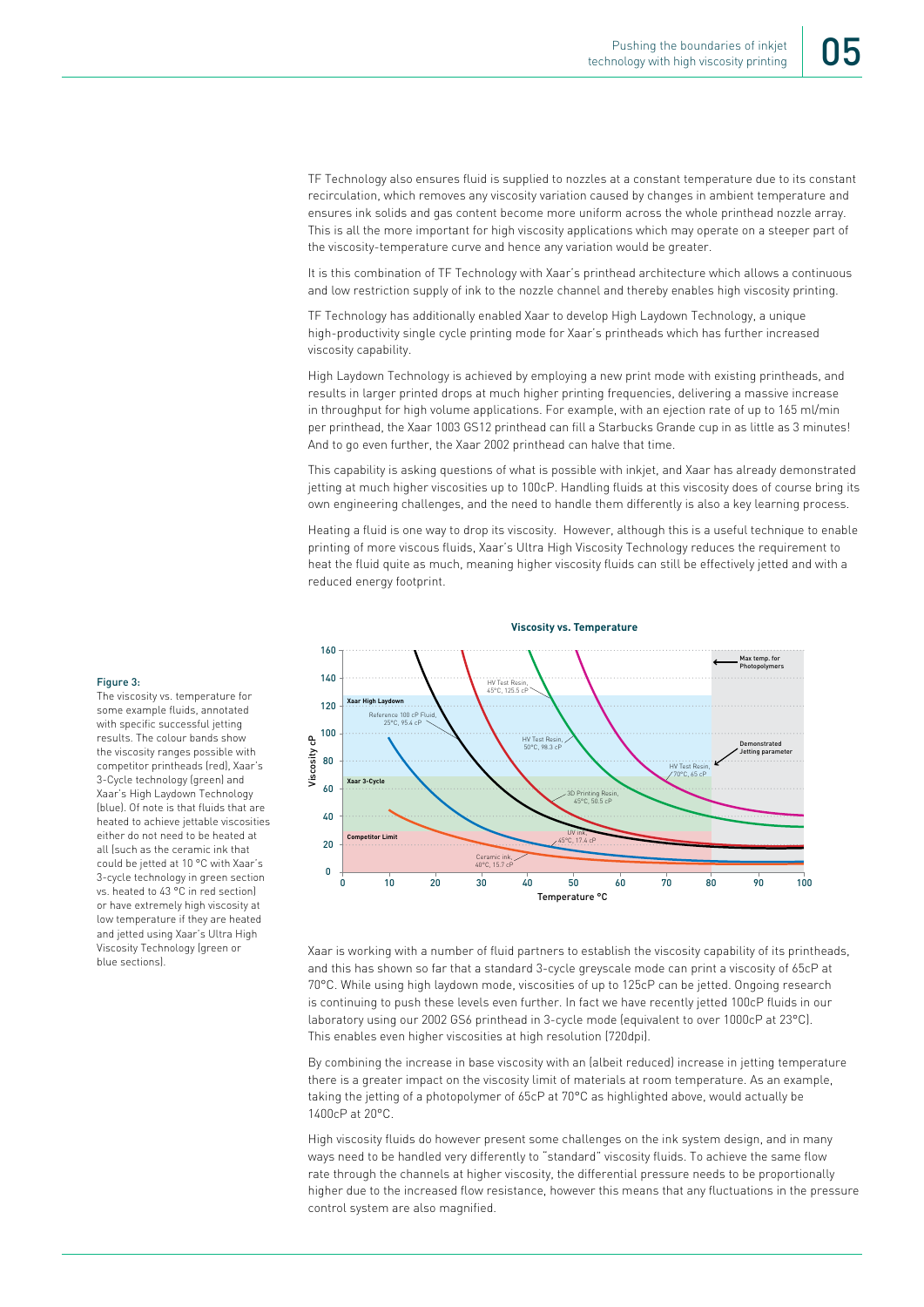Considering tolerance stacking of the supply and return pressures shows that ten per cent pressure variation from the pumps will still remain within the operating meniscus pressure window for a differential pressure of 150mbar for a standard viscosity fluid. In comparison, a high viscosity fluid requiring 500mbar differential pressure for the same flow rate, must maintain the pump control within two per cent to prevent the meniscus pressure from going out of range.

In addition to the control system, the pumps themselves need to be designed and selected to sufficiently handle the fluids being recirculated. For example, the design of the pump may need to be completely different for larger or increased loading of particles; diaphragm or membrane pumps can be damaged by large particles such as glass frits, while oligomeric fluids such as photopolymers may start to react and cure under the high shear of gear pumps, meaning the component selection is crucial.

Further consideration must also be made to the initial start-up conditions for the system. If the fluid viscosity is still high at elevated temperature, then it will be even higher at lower temperatures. For this reason, the system will need to be able to handle a 'cold start' to get the fluid moving and heated enough to recirculate at the desired flow rate.

Given the complexity of the issues, Xaar's dedicated team of experts are constantly working on new applications to support customers' use of this new technology. Understanding high viscosity and some of the challenges it presents for certain fluids such as dealing with particle loading effects and other properties, means the learning is continuous. Yet already the capability unleashed through Xaar technology is delivering significant benefits in print, coating, advanced and additive manufacturing applications.

# **The future for inkjet, associated industries and pioneers**

Access to more materials unveils ever greater uses for digital inkjet printing. The greater flexibility in fluid formulation enables access to new functional group chemistries and new base solvents. For example, less penetrating acrylates for UV inks used in food packaging meeting the regulatory and safety demands or providing an increased range of refractive indexes for optical materials. Higher pigment loading due to potentially better suspension stability becomes an opportunity too, increasing the gamut of graphics for more instant visual impact and more efficient and sustainable printing.

Completely new markets which have not previously considered the use of inkjet technology have now become relevant, with everything from adhesives to electronics and paints potentially benefiting.

Additive manufacturing is a prime example of completely changing the way things are designed and made, and the use of inkjet and high viscosity capability delivers a very scalable process for new applications. Complex manifolds and shapes, previously unmakeable with traditional casting or machining, have now become a reality, and a world where electronics are functionality embedded within the structure being made, is just a part of the overall manufacturing process.

In addition, multiple materials can be jetted with negligible time increase per layer, and multiple mechanical properties can be changed in-situ by combining these materials, with no need for over-moulding.

These, alongside advantages such as customisation, short batch runs and manufacturing to demand, result in less waste throughout the whole manufacturing and distribution ecosystem, delivering the savings and sustainability that will become central to business.

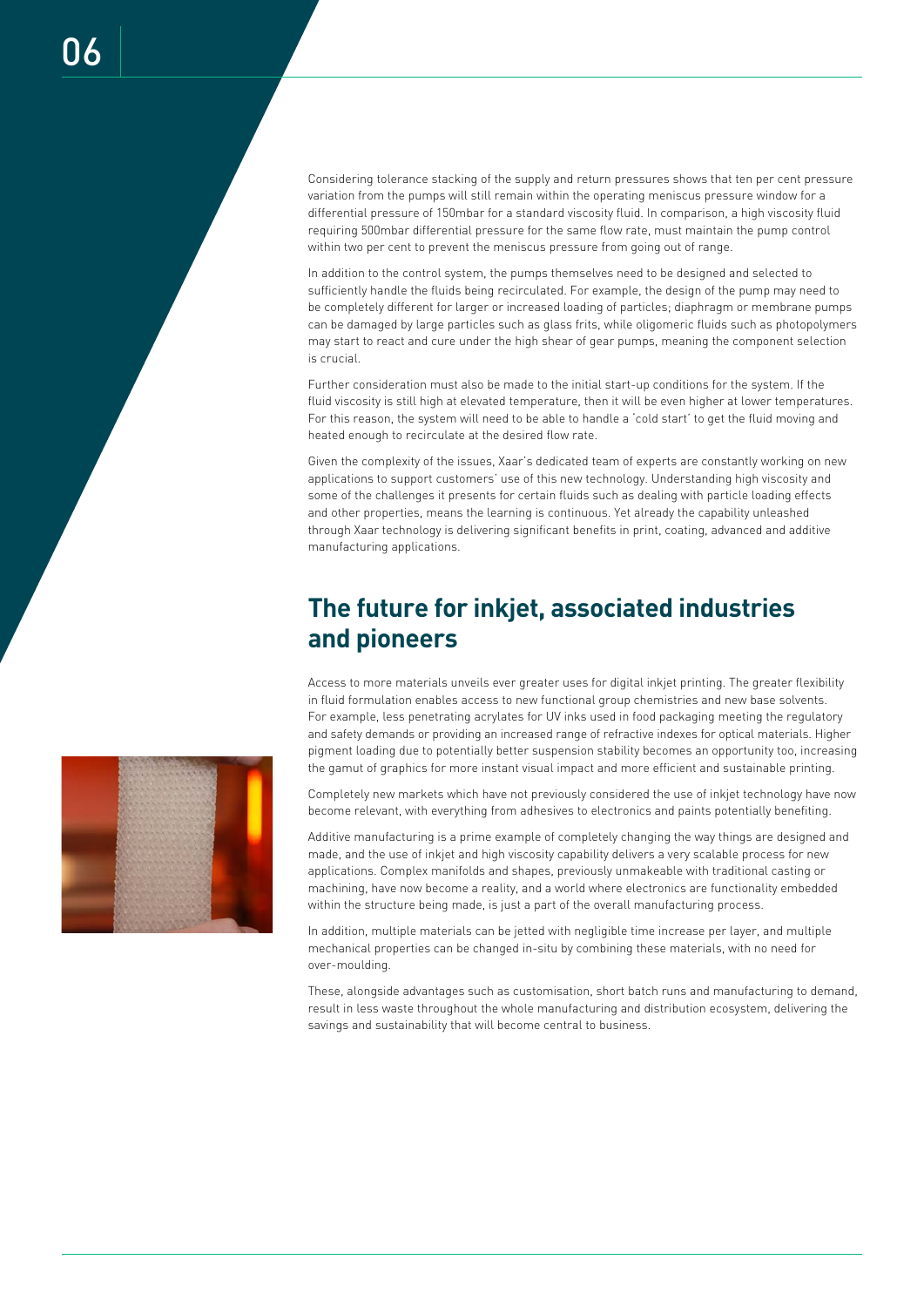# **Conclusion**

Inkjet is still relatively young but is rapidly evolving into new markets and opportunities due to the capabilities driven by a portfolio of technologies. High Laydown Technology offers impressive throughput for high-build applications and Ultra High Viscosity Technology is truly pushing the boundaries of what's possible with inkjet while retaining high print resolutions for fine features.

These opportunities are many and varied.

In chemistry it ranges from offering access to new formulations while new optical, mechanical and other functional properties for printed parts and new applications previously rejected as not possible with inkjet all become apparent. In design and manufacturing applications a revolution in design is underway enabled by inkjet in additive manufacturing.

New added functionality is helping to deliver everything from haptics and braille for labels at high speed, and high impact lustres for ceramic tile printing in a single pass, through to embedding electronics in production parts.

And sustainability is at the heart of these technological developments, as inkjet delivers savings in energy use and minimises material waste through the highly precise jetting of fluids and inks across its many applications.

We are indeed now approaching a world where you can print anything you can imagine.

### **References**

- 1. Handbook of Industrial Inkjet Printing, Editor Werner Zapka, Published by Wiley, 2018
- 2. Presentation to the IJC: An Analysis of Different Ink Recirculation Architectures and their Benefits. Angus Condie, Mark Crankshaw, Adam Strevens, Xaar plc, 5-6th October 2016
- 3. Xaar 2001+ Printhead Technology Delivers the Speed Needed for New Canon Digital Label Printer, What They Think, 20 June 2018
- 4. Print Quality vs. Print Resolution, Durst white paper http://viantrade.com/pdfs/EN-durst\_ whitepaper\_final.pdf, 2014
- 5. www.Xaar.com/applications
- 6. High Speed Sintering for 3D printing applications Neil Hopkinson, Adam Ellis, Adam Strevens, Manolis Papastavrou and Torben Lange, Xaar plc, 2017
- 7. UV white inkjet inks for single-pass label applications Mark Ritchie, Xaar plc, 2016
- 8. Jetting Very High Viscosities With Piezo-Electric Drop-On-Demand Printheads For Increased Capability Of Photopolymer 3D Printing, Nick Jackson 1, Wolfgang Voit 2, Renzo Trip 2, Angus Condie 1, Xaar plc; 1 Cambridge, UK; 2 Stockholm, Sweden, 2019
- 9. Jetting Very High Viscosities with Piezo-Electric Drop-On-Demand Printheads for Photopolymer 3D Printing, Nick Jackson, Wolfgang Voit, Renzo Trip, Angus Condie, 2019
- 10. Presentation to IJC: Expanding the boundaries of piezo inkjet technology with very high viscosity jetting capabilities. Nick Jackson, November 2019
- 11. Inkjet printhead on a robotic arm, R. Trip, Xaar plc, R. Rätz, iPrint Center, O. Bürgy, iPrint Center, F. Bircher, iPrint Center, W. Zapka, Xaar plc, 2018
- 12. Presentation at InPrint Italy, Xaar Printhead Technology, Tomas Cerny, Xaar plc, 2018
- 13. Masters thesis: Detektion und characterisierung von verunreinigungen in Piezokeramischen Mikrokanälen, Stefan Sack, 2013
- 14. Ink Recirculation Xaar TF Technology A Study of the Benefits, Mark Crankshaw, Mark Rulman, Hanifeh Zarezadeh, Maëlle Douaire, Angus Condie, 2016